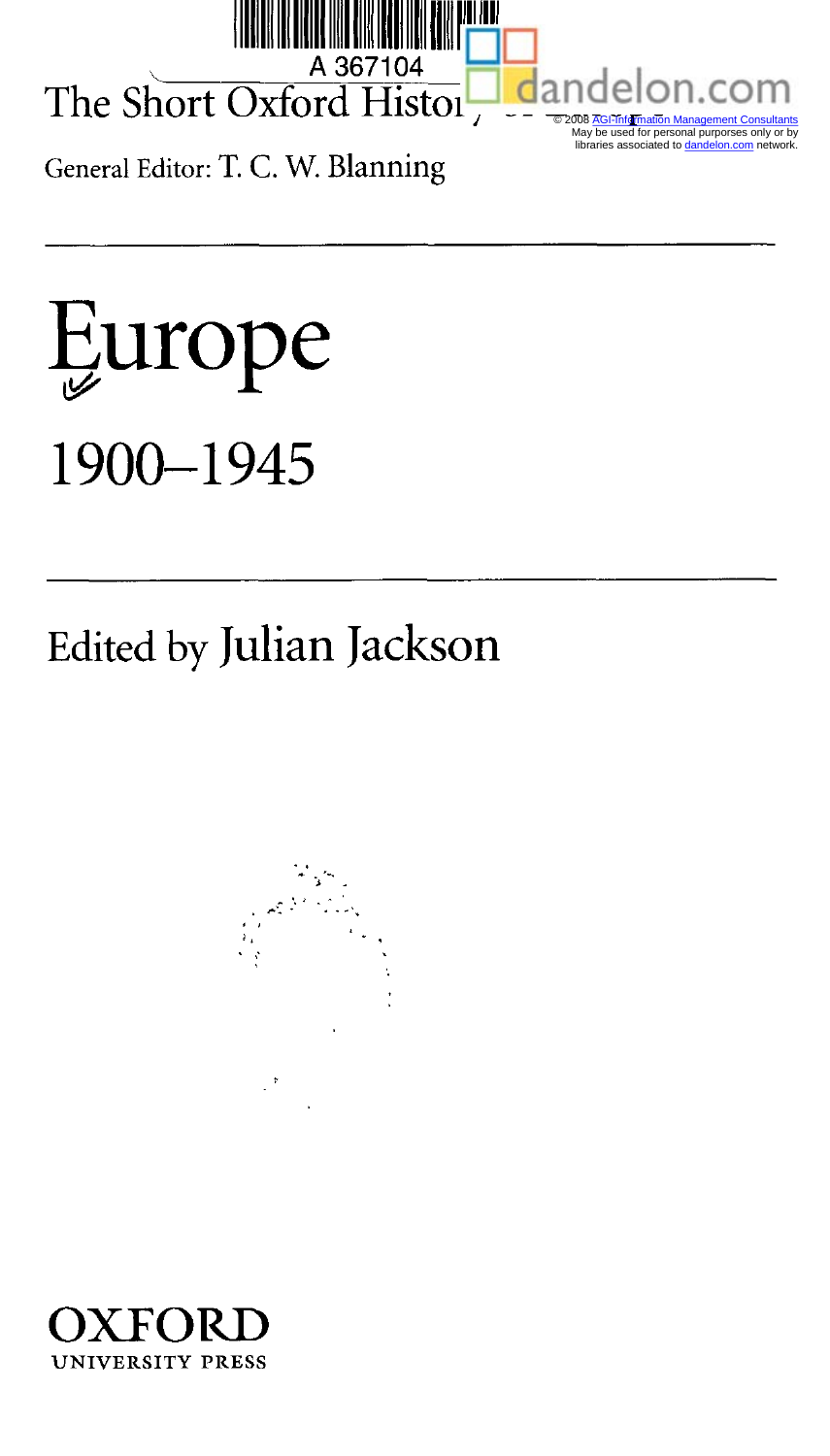## **Contents**

| List of contributors |                                                             | xi |
|----------------------|-------------------------------------------------------------|----|
|                      | 1 Introduction<br>Julian Jackson                            | 1  |
|                      | Writing twentieth-century history                           | 1  |
|                      | The shadow of war                                           | 5  |
|                      | The advance of the state                                    | 10 |
|                      | The limits of the state                                     | 13 |
|                      | 2 International relations<br>David Stevenson                | 16 |
|                      | The road to World War I, 1900–1914                          | 16 |
|                      | World war and peace settlement, 1914–1920                   | 20 |
|                      | From war to war, 1920–1939                                  | 26 |
|                      | The Second World War and after, 1939–1945                   | 37 |
|                      | 3 Economy<br>Harold James                                   | 48 |
|                      | The basis of integration                                    | 48 |
|                      | The First World War                                         | 52 |
|                      | The fragile basis of 1920s prosperity                       | 55 |
|                      | The failure of the capital markets and the Great Depression | 61 |
|                      | Economic nationalism: quotas and tariffs                    | 68 |
|                      | Economic nationalism: planning and racism                   | 71 |
|                      | The war and planning for a better world                     | 74 |
|                      | 4 Politics<br>Kevin Passmore                                | 77 |
|                      | The Left, 1900–1914                                         | 80 |
|                      | The Right, 1900-1914                                        | 88 |
|                      | The impact of the Great War                                 | 93 |

 $\zeta$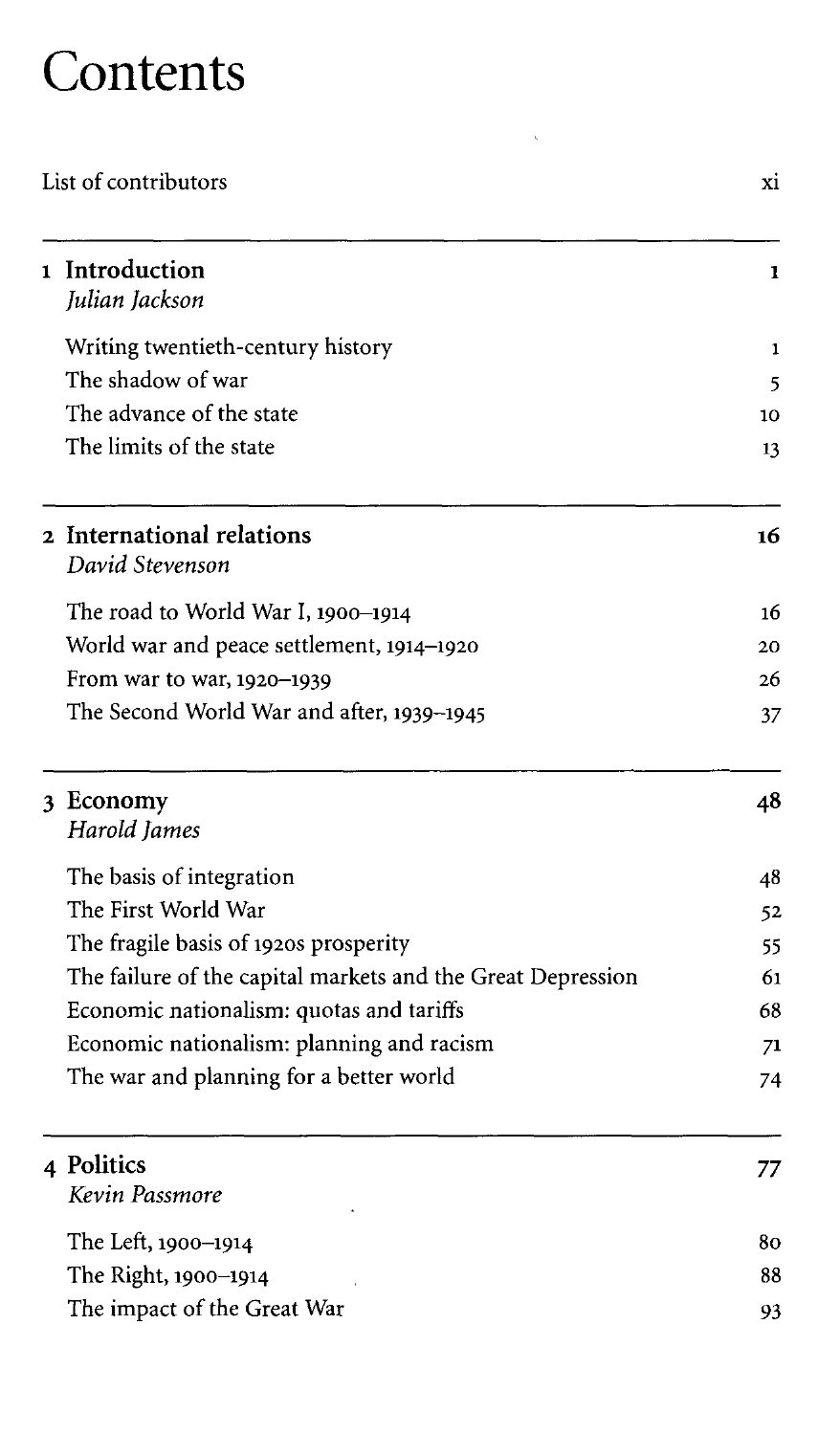## viii | CONTENTS

|  | The failure of the Left, 1919-1933                                | 96         |
|--|-------------------------------------------------------------------|------------|
|  | Fascism and conservatism                                          | 102        |
|  | Antifascism                                                       | 107        |
|  | Occupation and resistance                                         | 110        |
|  | Conclusion                                                        | 113        |
|  | 5 Society<br>Richard Bessel                                       | 116        |
|  | Europe in 1900                                                    | 117        |
|  | The impact of war                                                 | 119        |
|  | Economic crisis                                                   | 124        |
|  | Long-term trends                                                  | 131        |
|  | 6 Imperialism and the European empires<br>Rajnarayan Chandavarkar | 138        |
|  | Conditions for empire                                             | 140        |
|  | Imperial revival and retreat, 1914-1929                           | 145        |
|  | Economic crises and imperial solutions                            | 153        |
|  | Imperial revival: the Second World War                            | 162        |
|  | Perspectives                                                      | 170        |
|  | 7 Culture<br>Modris Eksteins                                      | 173        |
|  | Century's end                                                     | 173        |
|  | The Great War                                                     | 180        |
|  | The Twenties                                                      | 183        |
|  | Bolshevism and fascism                                            | 192        |
|  | The Thirties                                                      | 194        |
|  | The Second World War                                              | 196        |
|  | 8 Conclusion<br>Julian Jackson                                    | 199        |
|  | 1945: Year Zero?                                                  |            |
|  | 1900-1945 in perspective                                          | 199<br>200 |
|  | Witness to the Age: John Maynard Keynes (1883-1946)               | 201        |
|  |                                                                   |            |